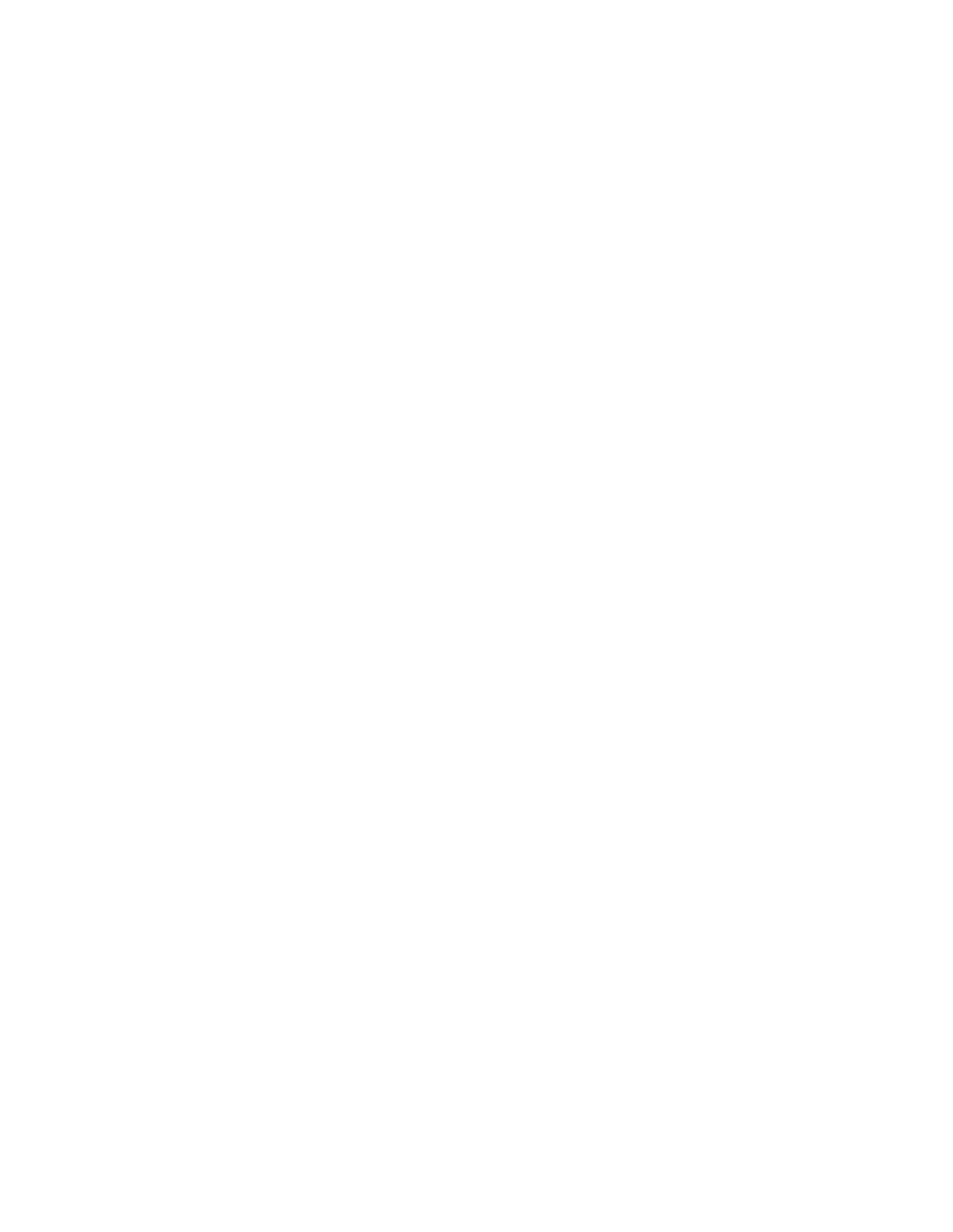#### **In the case of Lučić v. Serbia,**

The European Court of Human Rights (Third Section), sitting as a Committee composed of:

 JánŠikuta, *President,*  DragoljubPopović, Iulia AntoanellaMotoc, *judges,*

and MarialenaTsirli, *Deputy Section Registrar,*

Having deliberated in private on 3 February 2015,

Delivers the following judgment, which was adopted on that date:

### PROCEDURE

1. The case originated in an application (no. 13344/11) against the Republic of Serbia lodged with the Court under Article 34 of the Convention for the Protection of Human Rights and Fundamental Freedoms ("the Convention") by a Serbiannational, MrRadišaLučić ("the applicant"), on 30 December 2010.

2. The applicant was represented by MsR.Garibović, a lawyer practising in Novi Pazar. The Serbian Government ("the Government") were represented by their Agent, Ms V. Rodić.

3. On 20 December 2012 the application was communicated to the Government.

### THE FACTS

#### I. THE CIRCUMSTANCES OF THE CASE

### **A. Introduction**

4. The applicant was born in 1958 and lives in Karan.

5. He was employed by *Raketa-Putnički Saobraćaj AD*, a company based in Užice (hereinafter "the debtor").

6. Since the debtor had failed to fulfil its obligations toward its employees, the applicant brought three separate civil claims, seeking payment of salary arrears and various social security contributions.

#### **B. First and second sets of civil proceedings brought by the applicant**

7. On 31 August 2007 and 19 September 2007, respectively, the Municipal Court (*Opštinski sud*) in Užice rendered decisions ordering the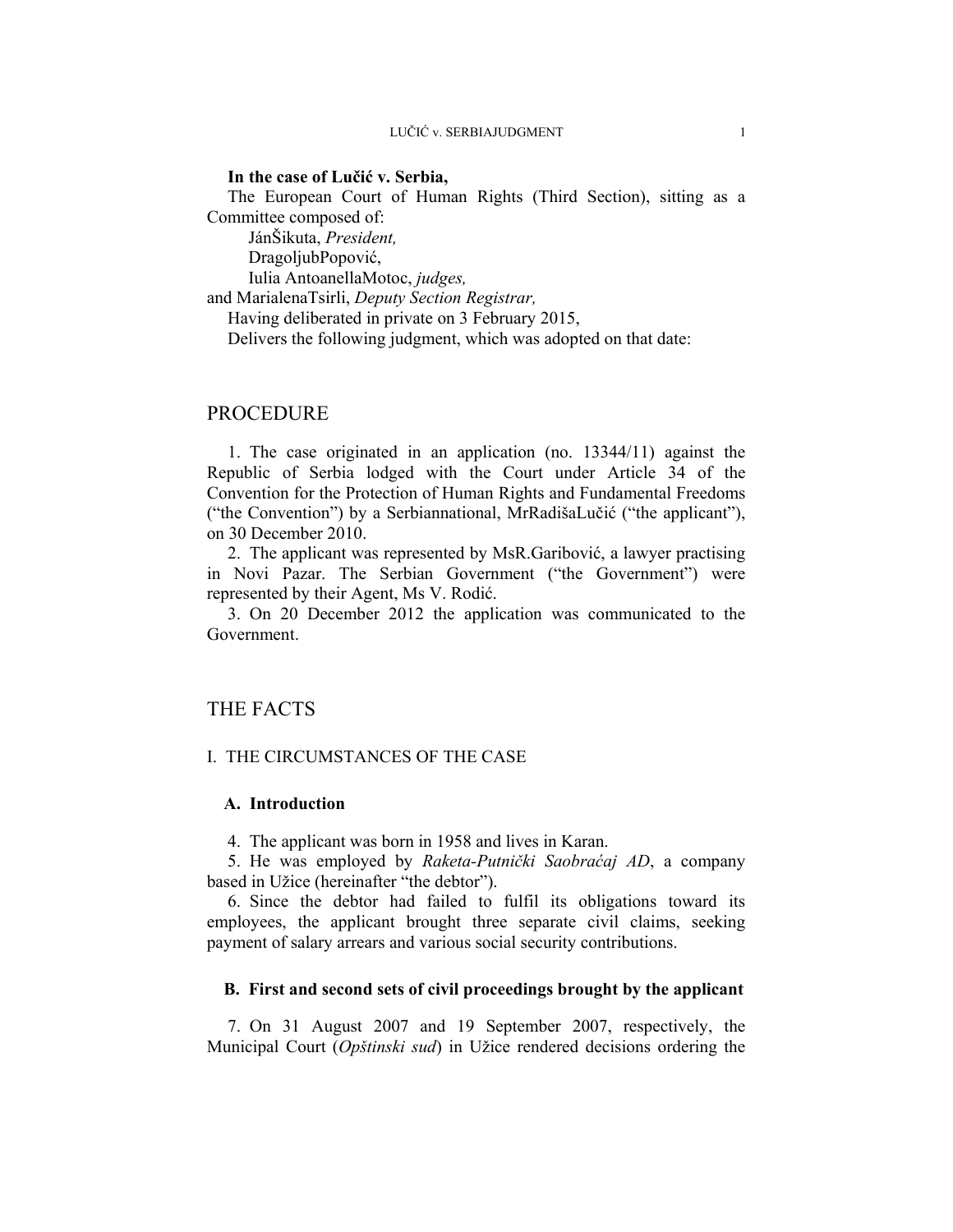debtor to pay the applicant certain sums. Both decisions became final on 9 October 2007.

8. Due to thedebtor's failure to fulfil its obligations from these decisions,the applicant submitted an enforcement request. On 15 May 2009 the Municipal Court (*Opštinski sud*) in Požega issued an enforcement order tothat effect.

#### **C. Third set of civil proceedings brought by the applicant**

9. On 23 July 2009 the Municipal Court in Užice rendered a decision in the third set of civil proceedings brought by the applicant ordering the debtor to pay him an additional sum from the outstanding debt. On 2 September 2009 this decision became final.

10. Due to the debtor's failure to fulfil its obligations from this decision, the applicant submitted an enforcement request. On 29 September 2009 the Municipal Court in Požega issued an enforcement order to that effect.

#### **D. Insolvency proceedings**

11. On 12 July 2010 the Commercial Court (*Privredni sud*) inUžice opened insolvency proceedings in respect of the debtor. As a result, all of the ongoing enforcement proceedings against the debtor were terminated.

12. The applicant duly reported his claim based on the above-mentioned court decisions to the insolvency administration.

13. On 8 June 2011 the court accepted the applicant's claim.

14. The insolvency proceedings in respect of the debtor are still ongoing.

#### **E. The debtor's status**

15. The debtor, which operated as a socially-owned company, was privatised on 27 December 2002.

16. On 17 July 2007 the privatisation was annulled because the buyer in question had failed to fulfil his contractual obligations.

17. Following the annulment of the debtor's privatisationthe State owned 58.18% of shares in the company.

18. On 11 December 2008 the State sold its shares to a private company.

#### II. RELEVANT DOMESTIC LAW AND PRACTICE

19. The relevant domestic law concerning the status of socially-owned companies, enforcement and insolvency proceedings is outlined in the cases of *R. Kačapor and Others v. Serbia*, nos. 2269/06 *et al*., §§ 57-64 and §§ 71-76, 15 January 2008 and *Jovičić and Others v. Serbia* (dec.),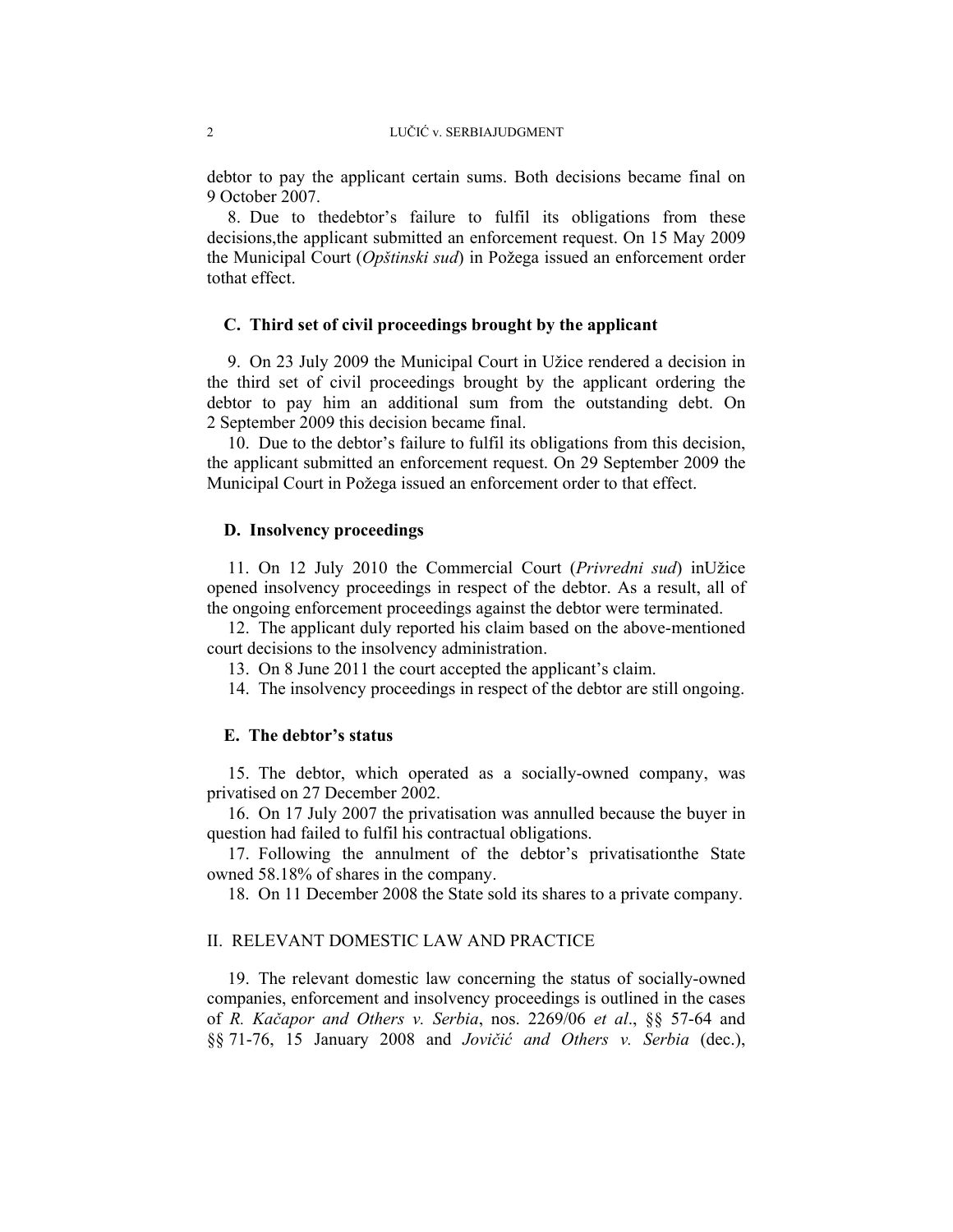no. 37270/11, §§ 88-93, 15 October 2013. Furthermore, the case-law of the Constitutional Court in respect of socially-owned companies, together with the relevant provisions concerning constitutional appeals and the privatisation of socially-owned companies, are outlined in the admissibility decision in *Marinković v. Serbia* (dec.), no. 5353/11, §§ 26-29 and §§ 31- 44, 29 January 2013; and the judgment in *Marinković v. Serbia*, no. 5353/11, §§ 29-32, 22 October 2013.

### THE LAW

### I. ALLEGED VIOLATION OF ARTICLES 6 AND 13 OF THE CONVENTION AND ARTICLE 1 OF PROTOCOL No. 1 TO THE **CONVENTION**

20. The applicant complained of the respondent State's failure to enforce final court decisions rendered in his favour against the debtor and of the lack of an effective remedy in that connection. The relevant provisions of Articles 6 § 1 and 13 of the Convention, as well as Article 1 of Protocol No. 1 read as follows:

#### **Article 6 § 1**

"In the determination of his civil rights and obligations ..., everyone is entitled to a fair and public hearing within a reasonable time by an independent and impartial tribunal established by law."

#### **Article 1 of Protocol No. 1**

"Every natural or legal person is entitled to the peaceful enjoyment of his possessions. No one shall be deprived of his possessions except in the public interest and subject to the conditions provided for by law and by the general principles of international law.

The preceding provisions shall not, however, in any way impair the right of a State to enforce such laws as it deems necessary to control the use of property in accordance with the general interest or to secure the payment of taxes or other contributions or penalties."

#### **Article 13**

"Everyone whose rights and freedoms as set forth in [the] Convention are violated shall have an effective remedy before a national authority notwithstanding that the violation has been committed by persons acting in an official capacity."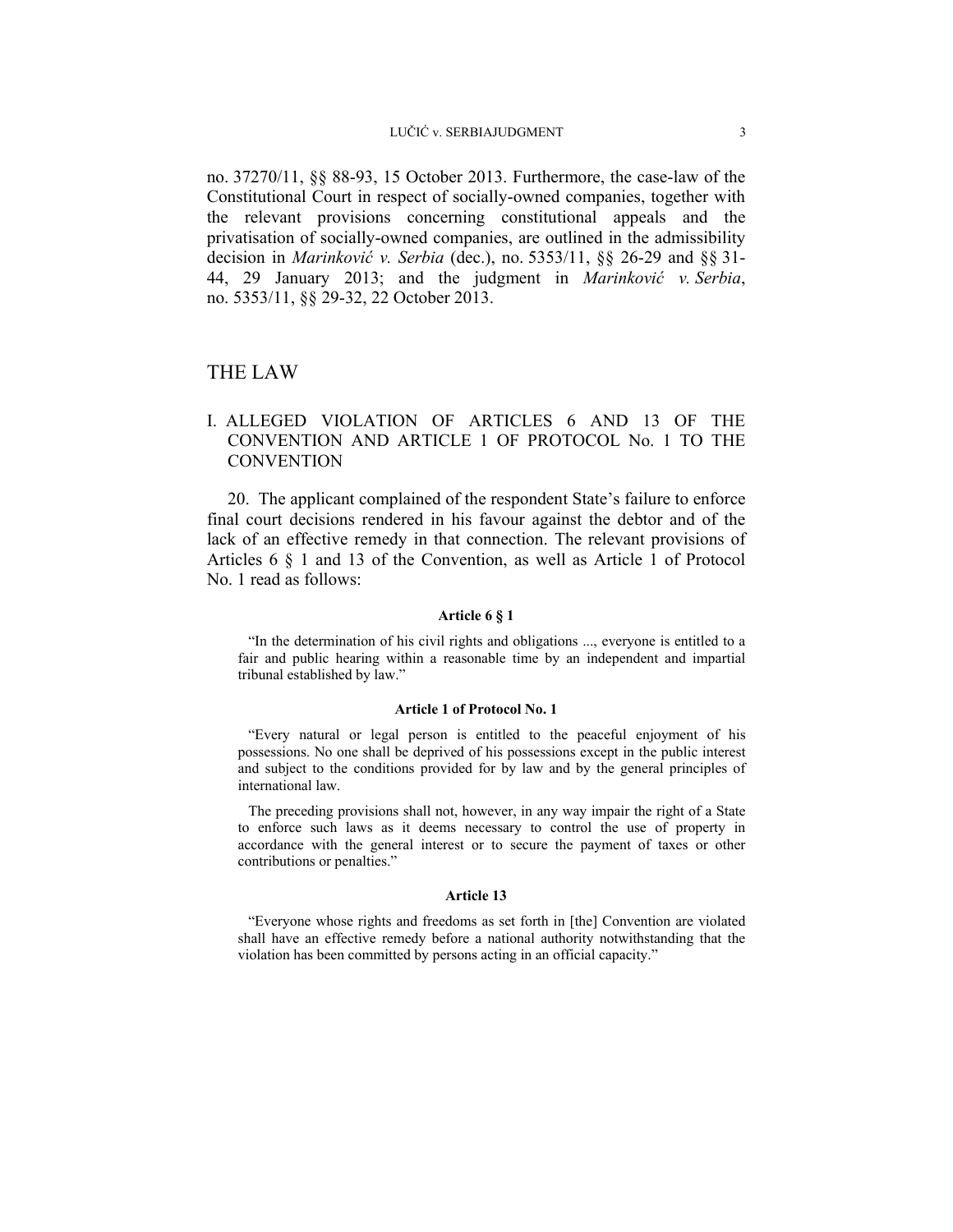#### **A. As regards the third set of proceedings**

21. The Government argued that the application in this part was inadmissible on non-exhaustion grounds. In particular, it argued that the applicant failed to lodge a constitutional appeal against the non-enforcement of the above decision.

22. The applicant disagreed.

23. The Court observes that the rule of exhaustion of domestic remedies contained in Article 35 § 1 of the Convention requires that normal recourse should be had by an applicant to remedies which are available and sufficient to afford redress in respect of the breaches alleged (see, among other authorities*, Akdivar and Others v. Turkey*, 16 September 1996, § 65, *Reports of Judgments and Decisions* 1996-IV).

24. The Court has consistently held that a constitutional appeal should, in principle, be considered as an effective domestic remedy in respect of applications introduced against Serbia as of 7 August 2008 (see *Vinčić and Others v. Serbia*, nos. 44698/06, 44700/06, 44722/06, 44725/06, 49388/06, 50034/06, 694/07, 757/07, 758/07, 3326/07, 3330/07, 5062/07, 8130/07, 9143/07, 9262/07, 9986/07, 11197/07, 11711/07, 13995/07, 14022/07, 20378/07, 20379/07, 20380/07, 20515/07, 23971/07, 50608/07, 50617/07, 4022/08, 4021/08, 29758/07 and 45249/07, § 51, 1 December 2009).

25. There is no reason to depart from that jurisprudence in the present case with respect to the non-enforcement of the decision of 23 July 2009 (contrast*Milunović and Čekrlić* v. Serbia (dec.), nos. 3716/09 and 38051/09, 17 May 2011, which concerns the non-enforcement of final court decisions rendered against socially/State-owned companies).

26. As the applicant failed to lodge a constitutional appeal against the non-enforcement of the decision of 23 July 2009, the application in this part must be rejected under Article 35 §§ 1 and 4 of the Convention for nonexhaustion of domestic remedies.

#### **B. As regards the first and second sets of proceedings**

#### *1. Admissibility*

27. The Government argued that the application in this part was incompatible *ratione personae* with the provisions of the Convention and/or that it was inadmissible on non-exhaustion grounds.

28. The Court recalls that it has already considered similar arguments and rejected them (see, for example, the judgments in *R. Kačapor and Others*, § 114, and *Marinković*, § 39, both cited above; and the decisions in *Marinković*, § 59, and *Jovičić and Others*, § 102, both cited above). It sees no reason to depart from this approach in the present case, as regards the non-enforcement of the decisions of 31 August 2007 and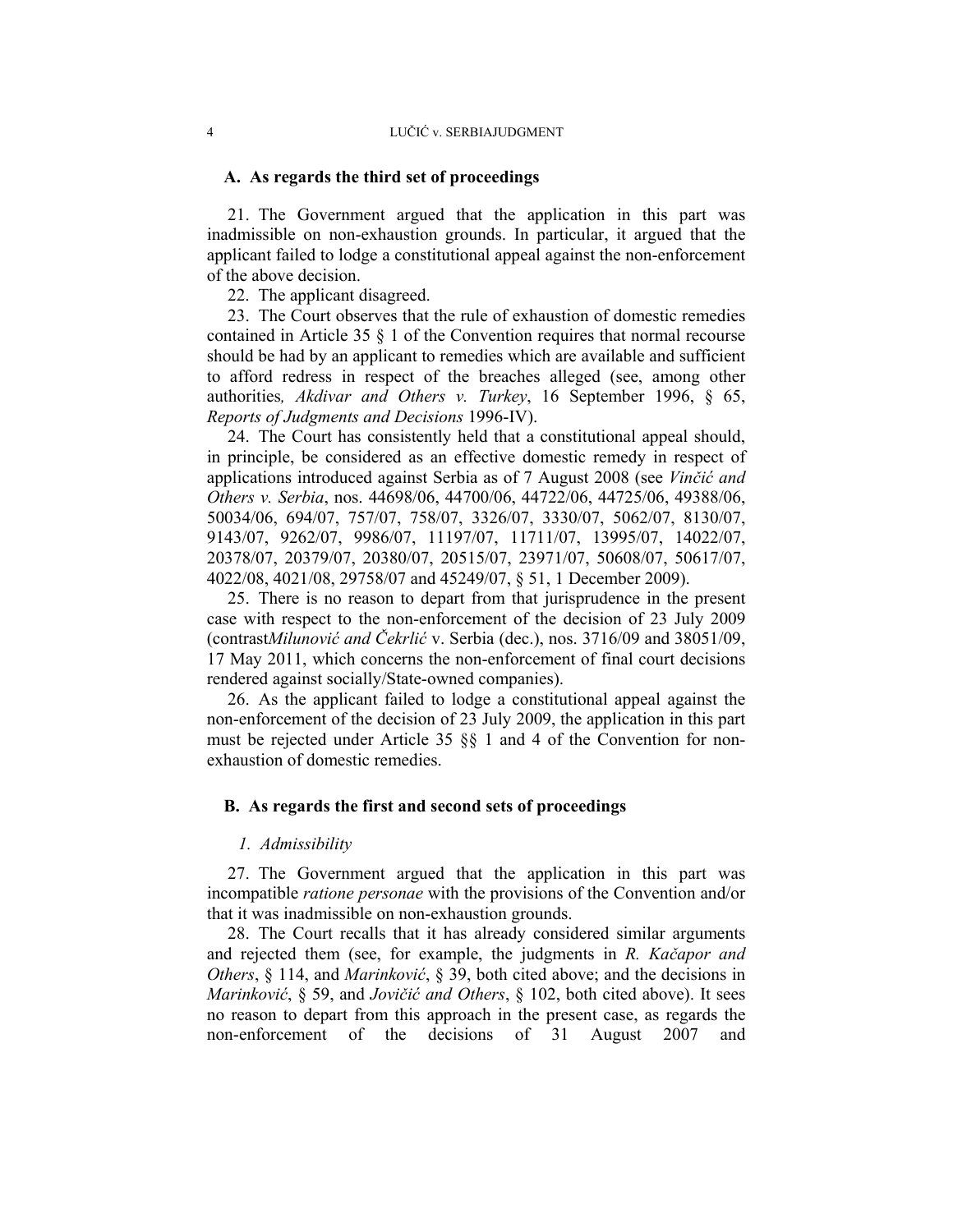19 September 2007. Therefore, the Court decides to reject the Government's admissibility objections in this part.

29. As the application in this part is neither manifestly ill-founded within the meaning of Article 35  $\S$  3 (a) of the Convention nor inadmissible on any other grounds, it must be declared admissible.

#### *2. Merits*

30. The Court notes that the final court decisions rendered in the applicant's favour remain unenforced to the present date.

31. The Court observes that it has frequently found violations of Article 6 of the Convention and/or Article 1 of Protocol No. 1 to the Convention in cases raising issues similar to those raised in the present case (see *R. Kačapor and Others*, cited above, §§ 115-116 and § 120; *Marčić and Others v. Serbia,* no. 17556/05, § 60, 30 October 2007*; Crnišanin and Others v. Serbia,* nos. 35835/05, 43548/05, 43569/05 and 36986/06, §§ 123- 124 and §§ 133-134, 13 January 2009*; Rašković and Milunović v. Serbia,*  nos. 1789/07 and 28058/07, § 74 and § 79, 31 May 2011*;* and *Adamović v. Serbia*, no. 41703/06, § 41, 2 October 2012).

32. Having examined all the material submitted to it, the Court considers that the Government have not put forward any fact or convincing argument capable of persuading it to reach a different conclusion in the present case. There has, accordingly, been a violation of Article 6 § 1 of the Convention and Article 1 of Protocol No. 1.

33. Having reached this conclusion, the Court does not find it necessary to examine essentially the same complaint under Article 13 of the Convention (see *mutatis mutandis*, *Kin-Stib and Majkić v. Serbia*, no. 12312/05, § 90, 20 April 2010).

### II. APPLICATION OF ARTICLE 41 OF THE CONVENTION

34. Article 41 of the Convention provides:

"If the Court finds that there has been a violation of the Convention or the Protocols thereto, and if the internal law of the High Contracting Party concerned allows only partial reparation to be made, the Court shall, if necessary, afford just satisfaction to the injured party."

#### **A. Damage, costs and expenses**

35. The applicant requested that the State be ordered to pay, from its own funds, the sums awarded by the final court decisions rendered in his favour,as well as the costs of the enforcement proceedings, plus 2,500 euros (EUR) in respect of non-pecuniary damage.

36. The Government considered the claims excessive and unjustified.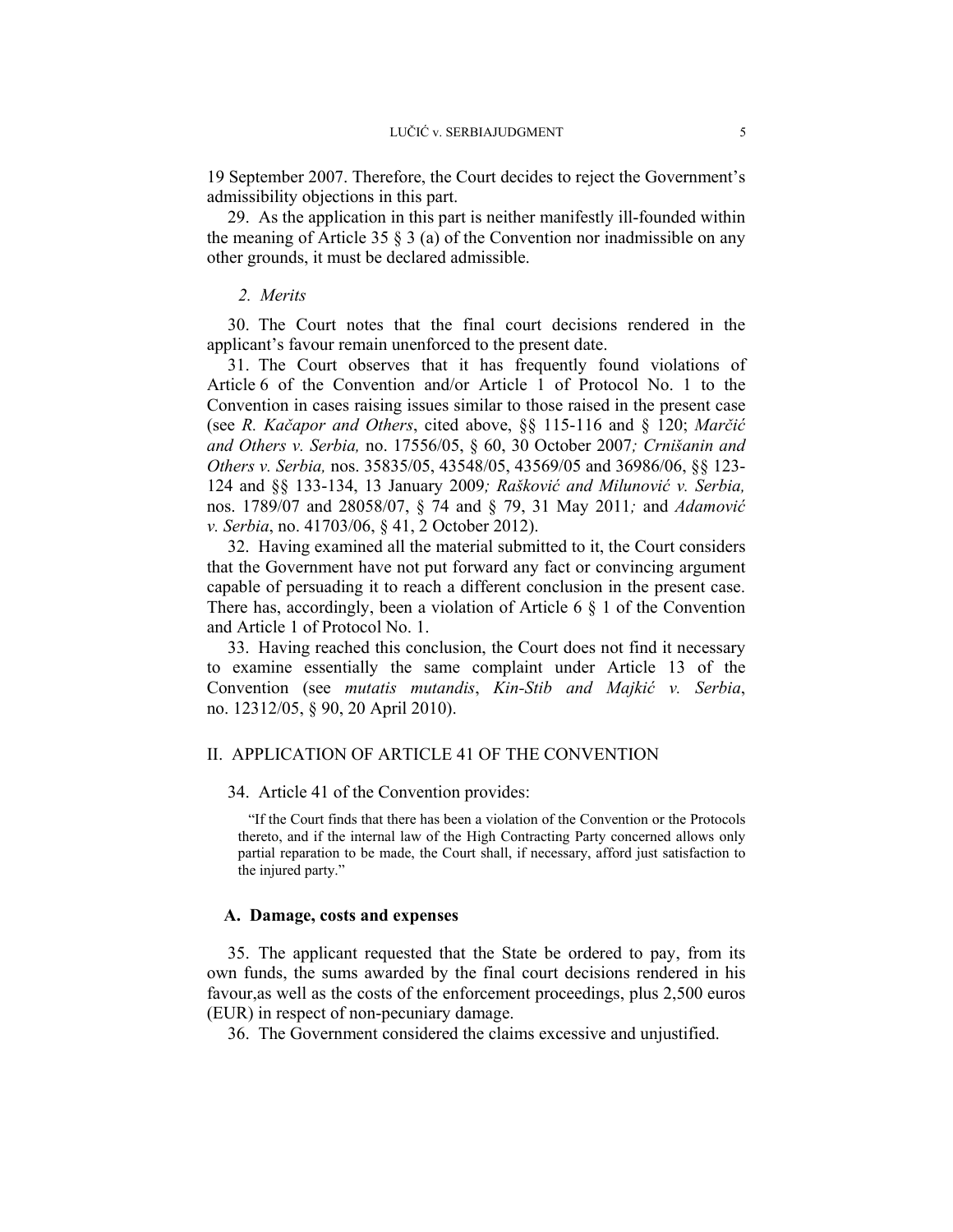37. Having regard to the violations found in the present case and its own case-law (*R. Kačapor and Others,* §§ 123-26, and *Crnišanin and Others*, § 139, both cited above), the Court finds that the Government should pay the applicant the sums awarded in the court decisions of 31 August 2007 and 19 September 2007, less any amount which may have already been paid in this regard.

38. As regards non-pecuniary damage, the Court considers that the applicant sustained some non-pecuniary loss arising from the breaches of the Convention found in this case. The particular amount claimed, however, is excessive. Making its assessment on an equitable basis, as required by Article 41 of the Convention, the Court considers it reasonable and equitable to award the applicant EUR 2,000 to cover any non-pecuniary damage, as well as costs and expenses (see *Stošić v. Serbia*, no. 64931/10, §§ 66 and 67, 1 October 2013).

### **B. Default interest**

39. The Court considers it appropriate that the default interest rate should be based on the marginal lending rate of the European Central Bank, to which should be added three percentage points.

#### FOR THESE REASONS, THE COURT, UNANIMOUSLY,

- 1. *Declares* the complaint about the non-enforcement of the decision of 23 July 2009 inadmissible;
- 2. *Declares*the complaints about the non-enforcement of the judgments of 31 August 2007 and 19 September 2007 admissible;
- 3. *Holds* that there has been a violation of Article 6 of the Convention and of Article 1 of Protocol No. 1 to the Convention;
- 4. *Holds* that there is no need to examine the complaint under Article 13 of the Convention;
- 5. *Holds*

(a) that the respondent State is to pay the applicant, within three months, the sums awarded in the final domestic judgments of 31 August 2007 and 19 September 2007 rendered in his favour, as well as the established costs of the enforcement proceedings related to these judgments, less any amounts which may have already been paid on this basis;